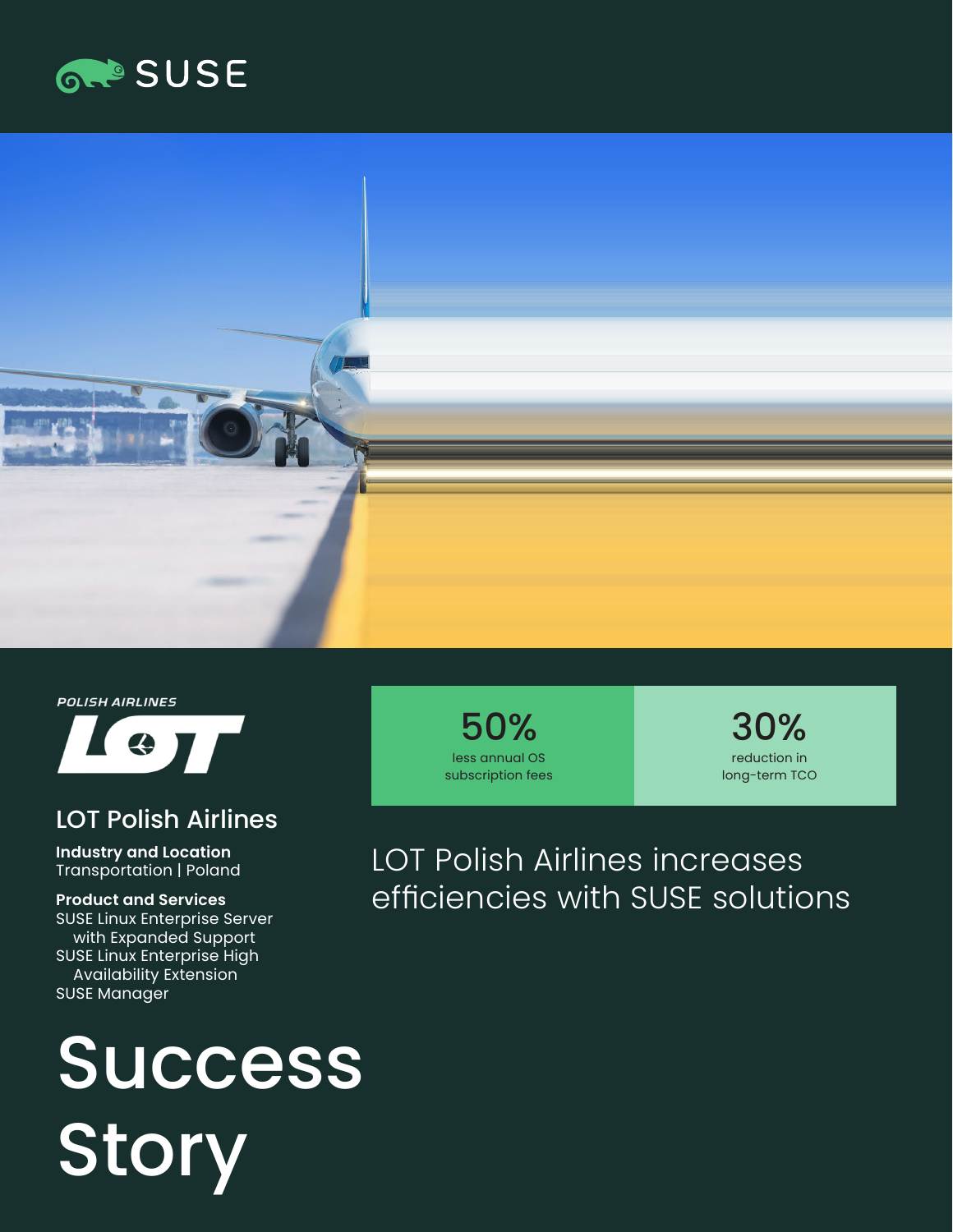

#### At-a-Glance

With passenger numbers growing by almost 30% annually, LOT Polish Airlines needed to ensure its systems could support rapidly expanding business. To gain flexibility and break the linear relationship between business growth and IT costs, LOT migrated from Red Hat Enterprise Support to SUSE® Linux Enterprise Server (SLES) with Expanded Support, reducing operating system subscription fees by 50% and cutting long-term TCO by an estimated 30%. Introducing SUSE Manager also helped cut administration workload.

#### **Overview**

LOT Polish Airlines is the flag-carrier airline for Poland, connecting Central and Eastern Europe to 90 destinations worldwide. As the only airline in the region to offer direct long-haul flights to New York, Chicago, Los Angeles, Toronto, Singapore, Beijing, Tokyo and Seoul, LOT operates all long-haul flights with the latest Boeing 787 Dreamliner aircraft.

#### **Challenge**

LOT is enjoying rapid growth: over the past year passenger numbers jumped from 5 million to 7 million, and the next target is 9 million. To ensure that travel on LOT remains safe, punctual, convenient



and economical, LOT must also scale up its IT systems.

With infrastructure growing at around 30% annually, LOT faced rising costs in both software licensing and operational management. The company runs practically all key systems — scheduling, ticketing, navigation planning, budgeting and so on  $-$  on Linux, and it approached its existing OS vendor to negotiate a simpler, more scalable subscription model.

Marek Truszkowski, IT systems administrator at LOT Polish Airlines, says: "Our support costs for Red Hat Enterprise Linux (RHEL) were rising rapidly, and the model was complex and inflexible. We also had concerns about the quality of vendor support available in Poland."

#### Solution

Working with its partner SoftGen, LOT set out to reduce TCO and gain a flexible platform for ongoing growth. SUSE offered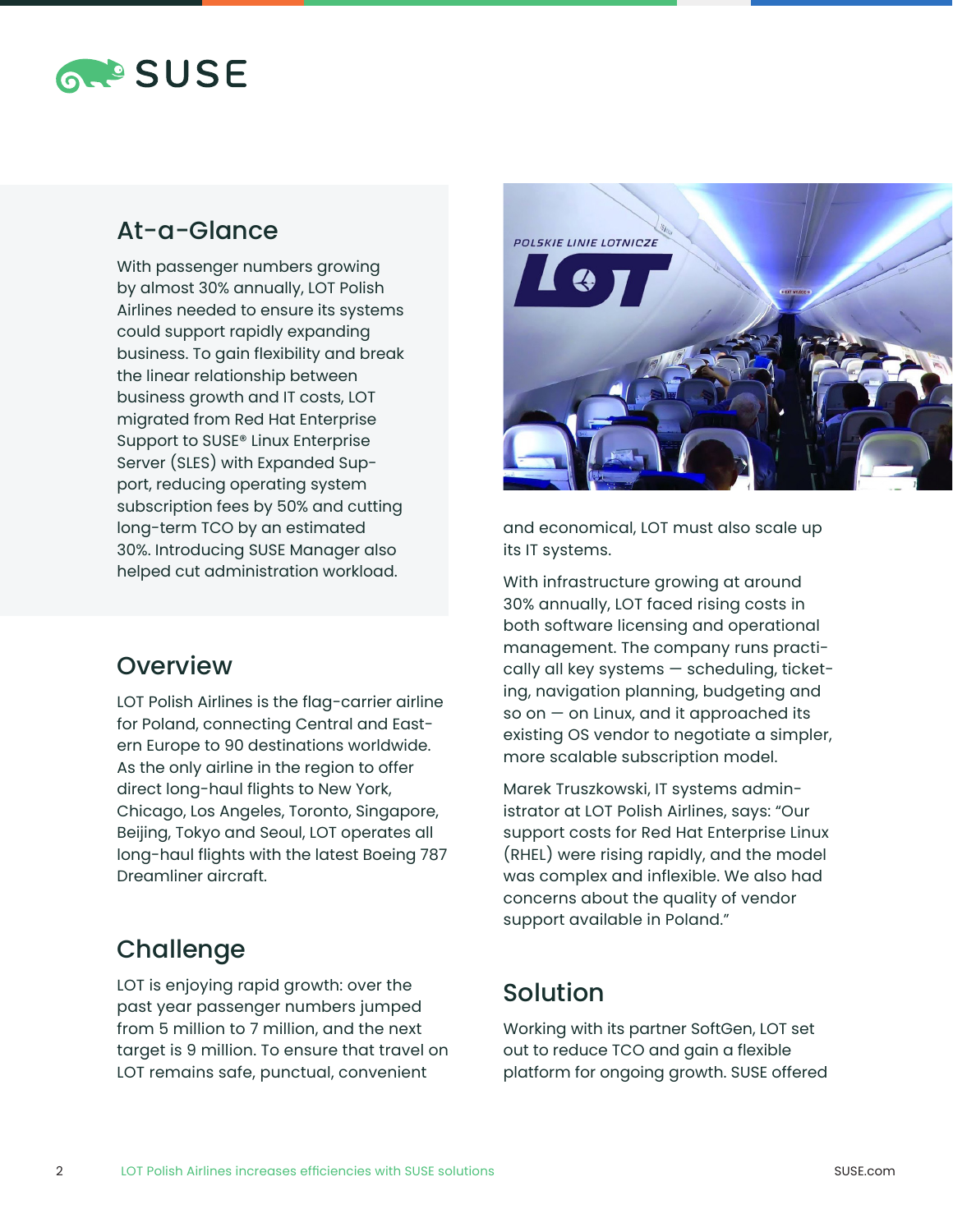

"Our initial migration from Red Hat Enterprise Support to SUSE Expanded Support produced 50% savings in subscription costs."

> **Marek Truszkowski** IT Systems Administrator LOT Polish Airlines

lower subscription fees and no restrictions on the number of virtual instances, plus full support for LOT's existing RHEL instances at a lower fee than Red Hat itself was offering.

"Our initial migration from Red Hat Enterprise Support to SUSE Expanded Support produced 50% savings in subscription costs," says Truszkowski. "The SUSE pricing model is straightforward and clear, and we can run an unlimited number of virtual machines, so our costs will no longer increase in direct proportion to our growth."

Some of the aviation applications LOT uses are supported only on RHEL, so the ability to have full support from SUSE for the entire Linux landscape was vital. Truszkowski says, "We now have Polishspeaking L1 and L2 support in-country, which gives us additional assurance that we can keep our Linux-based systems in perfect condition at all times."

Aided by SoftGen, LOT transitioned the majority of its systems to being based on SLES, including SAP ERP and a number of databases: PostgreSQL, Oracle, MongoDB and MySQL. LOT added the SUSE Linux Enterprise High Availability Extension to cluster critical instances of PostgreSQL.



"The migration was smooth and fast, thanks to excellent work by SoftGen," says Truszkowski. "A couple of minor issues were quickly ironed out by the outstanding SUSE support services."

With two data centers and 500 servers — physical and virtual — to manage, LOT also wanted a way to reduce IT administration workload. The airline selected SUSE Manager for its ability to handle both SUSE and Red Hat distributions.

"It took just two weeks to deploy SUSE Manager, and we are now saving significant time and effort in patch management and reporting," says Truszkowski.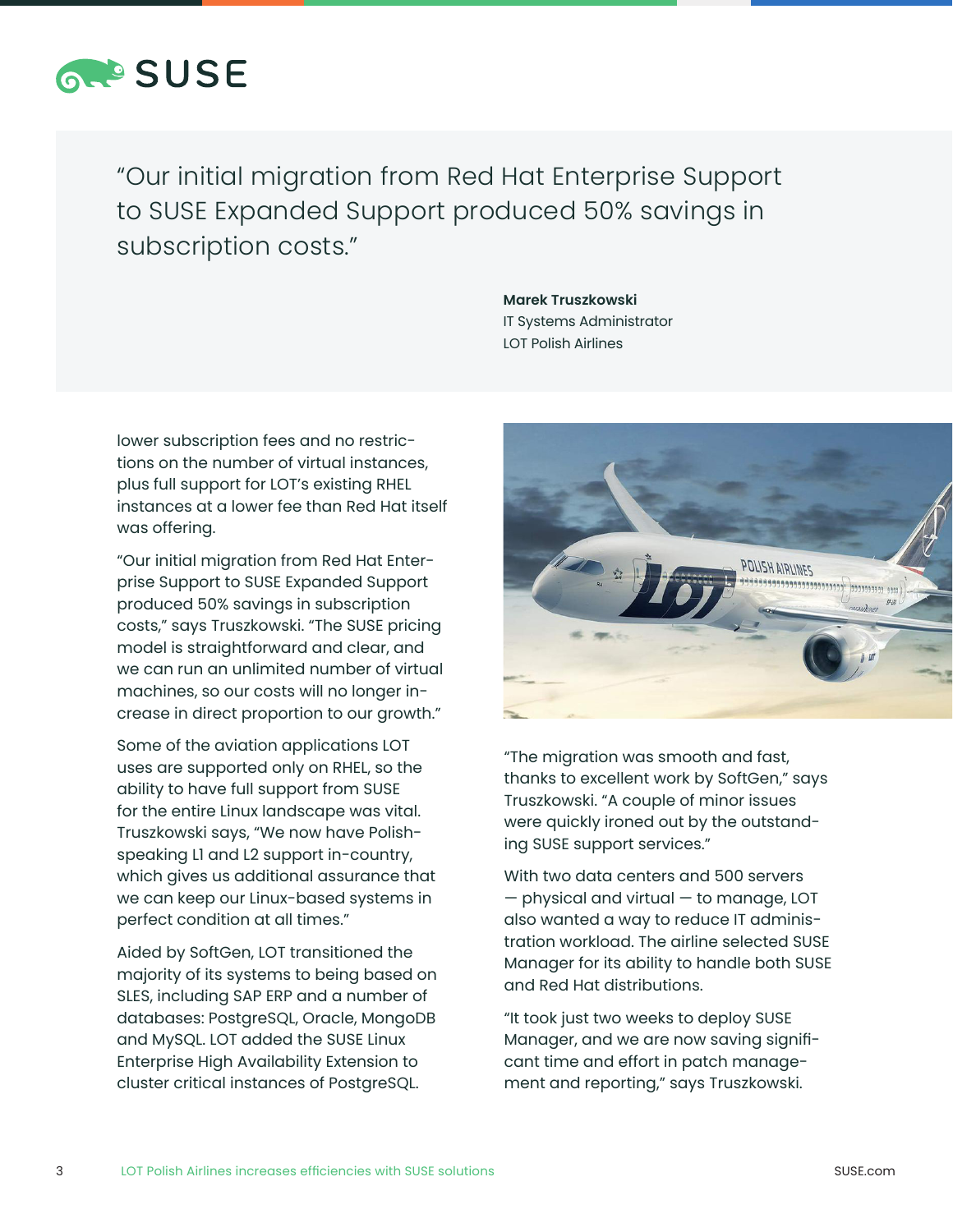

"It took just two weeks to deploy SUSE Manager, and we are now saving significant time and effort in patch management and reporting."

> **Marek Truszkowski**  IT Systems Administrator LOT Polish Airlines

#### Results

Since implementing SLES with Expanded Support, LOT has halved its subscription fees and gained the flexibility to run unlimited virtual instances of the OS. As the business grows — without needing to pay higher OS fees — LOT estimates that its total cost of ownership for Linux will be 30% lower.

"The SUSE licensing model will definitely help us achieve our growth goals," says Truszkowski. "The flexibility of the OS is a major benefit. We also appreciate the YaST graphical management tool, which makes it clear and easy to configure services."

Using SUSE Manager saves time and effort in patching, which is particularly valuable for systems that require PCI-DSS compliance. The solution also makes OS upgrades easier across the large virtual landscape and enables administrators to manage both distributions of Linux from a single console.

"We are delighted with the flexibility and pro-client approach of both SUSE and SoftGen," says Truszkowski. "In particular, the speed of access to local language support helps us diagnose and resolve potential issues much faster. In our safety-critical industry, this is an important benefit."

#### **Benefits**

- Cut annual OS subscription fees by 50%.
- Simplified management, releasing IT personnel to focus on value-add tasks.
- Reduced long-term TCO by an estimated 30%.

#### Find out how SUSE can help you become an innovation hero!

- Sales-Inquiries-APAC@suse.com
- Sales-Inquiries-EMEA@suse.com
- Sales-Inquiries-LATAM@suse.com
- Sales-Inquiries-NA@suse.com